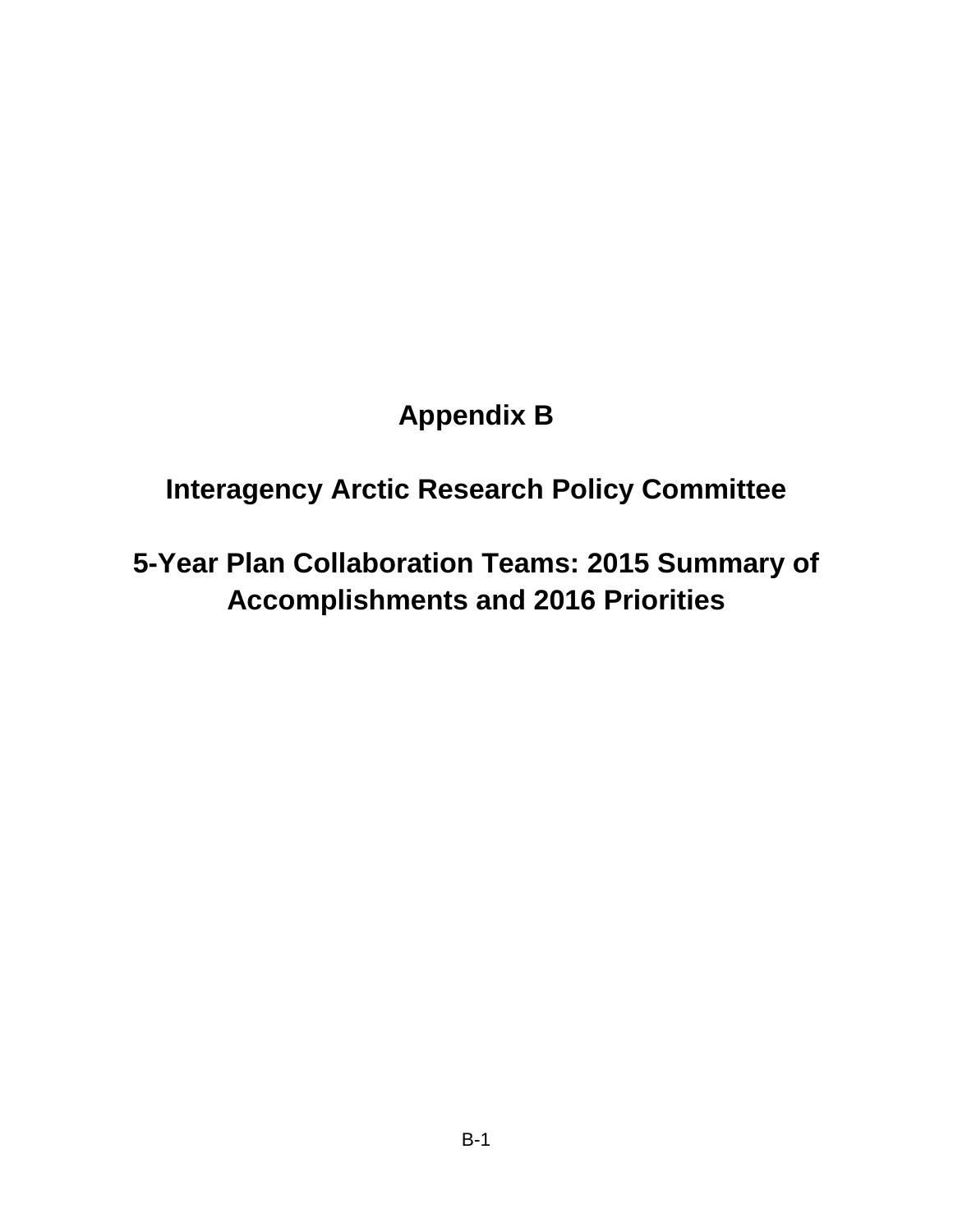# **INTERAGENCY ARCTIC RESEARCH POLICY COMMITTEE**

## 5-YEAR PLAN COLLABORATION TEAMS

## 2015 SUMMARY OF ACCOMPLISHMENTS AND 2016 PRIORITIES

The accomplishments described here represent highlights for each IARPC collaboration team during FY 2015, presented in order of appearance in the 5-Year Plan. Each team also has contributed an update on priorities for the coming year. The latest milestone updates can be obtained from the secretariat and are available online on the member side of the IARPC Collaborations [website](http://www.iarpccollaborations.org/index.html).

IARPC Collaboration Teams

| Sea Ice Collaboration Team                                      | Atmosphere Collaboration Team                  |
|-----------------------------------------------------------------|------------------------------------------------|
| Distributed Biological Observatory<br><b>Collaboration Team</b> | Arctic Observing Systems Collaboration<br>Team |
| Chukchi & Beaufort Seas Ecosystem<br><b>Collaboration Team</b>  | Arctic Data Collaboration Team                 |
|                                                                 | Modeling Collaboration Team                    |
| Glaciers & Fjords Collaboration Team                            | Arctic Communities Collaboration Team          |
| Terrestrial Ecosystems Collaboration Team                       | Human Health Collaboration Team                |
| Wildfires Collaboration Team                                    |                                                |

These Federal agencies comprise IARPC: Department of Commerce (DOC), Department of Defense (DOD), Department of Energy (DOE), Department of Health and Human Services (HHS), Department of Homeland Security (DHS), Department of Interior (DOI), Department of State (DOS), Department of Transportation (DOT), Environmental Protection Agency (EPA), Marine Mammal Commission (MMC), National Aeronautics and Space Administration (NASA), National Science Foundation (NSF, Chair), Office of Management and Budget (OMB), Office of Science and Technology Policy (OSTP), Smithsonian Institution (SI), and United States Department of Agriculture (USDA).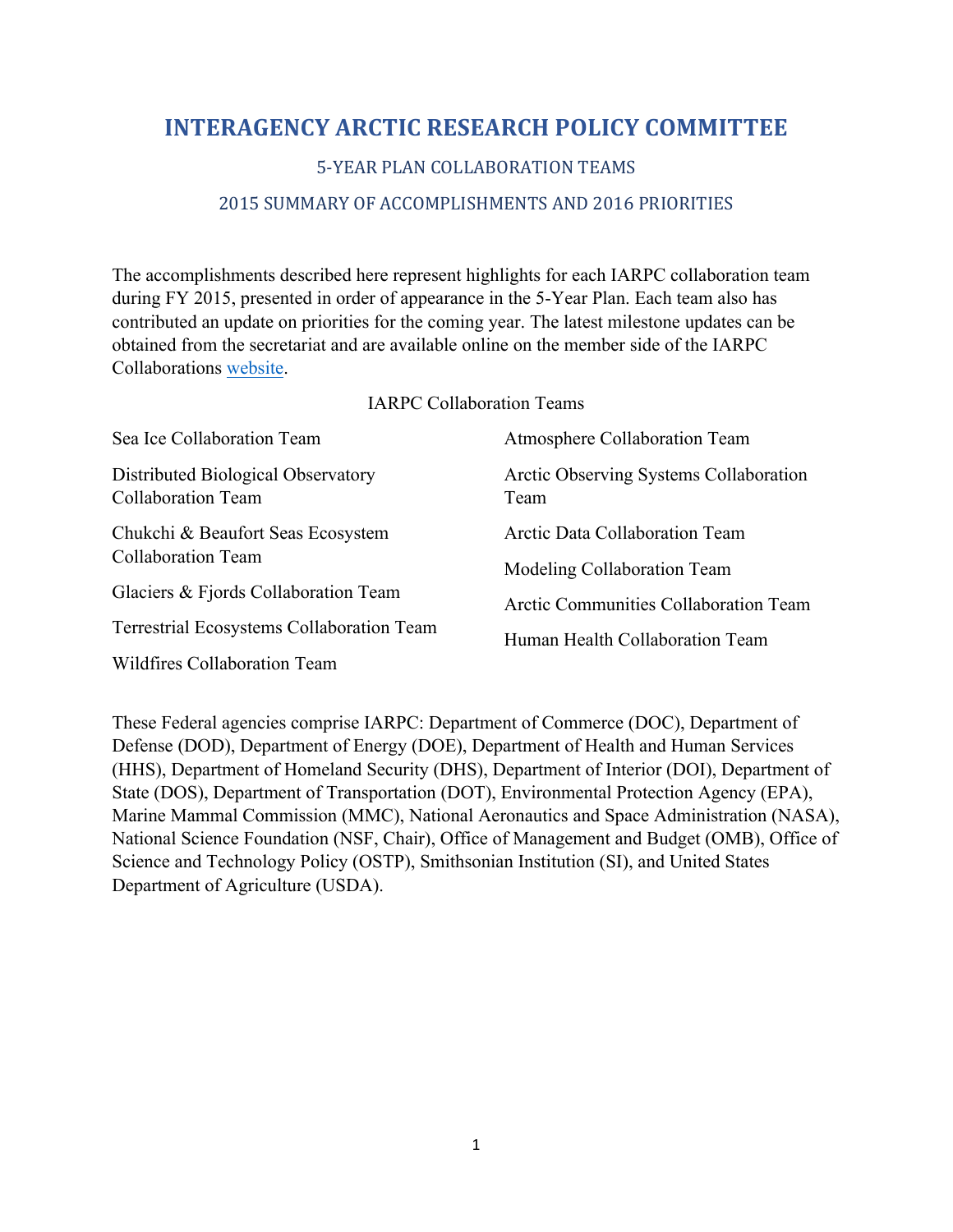# **Sea Ice Collaboration Team (SICT)**

#### **Accomplishments**

To advance the SICT's goal of continuing and expanding Arctic sea ice observations to understand freezing and melting processes, from March through May 2015, the NASA Operation IceBridge project flew 10 missions over the Arctic Ocean—a total distance of 25,000 km. By May 2015, Operation IceBridge posted the Quicklook ice freeboard, ice thickness, and snow depth data at the National Snow and Ice Data Center (NSIDC). Scientists also made available a pan-Arctic sea ice thickness product of blended IceBridge and CryoSat-2 data for March 2015. Operation IceBridge overflew several validation sites where snow depth, ice freeboard, and ice thickness were being measured by scientists on the ice. Scientists are using these and other in situ data to validate the airborne measurements, and the larger-scale airborne data will help them to develop and improve algorithms for deriving ice freeboard and ice thickness from Cryosat-2 data and ICESat-2.

Researchers at NASA, NSIDC, the National Ice Center (NIC), and the Naval Research Laboratory (NRL) of the ONR made significant progress in using remotely sensed sea ice products to improve numerical ice predictions. In one case, a blended, high resolution sea ice concentration product assimilated into the Navy's ice forecasting systems reduced the overall pan-Arctic ice edge error by 36 percent for a year-long period, while the error reduction during the summer melt season was 56 percent, compared to results using ice concentration derived from lower resolution, single sensors. In the second case, assimilating a blended, high-resolution sea ice concentration product into the Navy's ice forecasting systems yielded June ice edge error reductions of 8 to 49 percent, depending on region, relative to the assimilation of data from lower resolution, single sensors.

In summer and autumn 2015, NRL and NOAA provided sea ice, wave, and weather predictions to the R/V *Sikuliaq*, the USCGC *Healy*, USCG Arctic Domain Awareness airborne missions, and a NOAA/BOEM marine mammal survey based in Barrow, Alaska. The goal was to improve prediction capability by providing forecasts to a variety of users who return feedback on the forecasts' accuracy and operational value of the predictions to identify areas for model improvement.

Understanding sea ice predictability and improving prediction at seasonal time scales is the goal of the interagency (DOE, NASA, NOAA, NSF, ONR) Sea Ice Prediction Network (SIPN). One of the network's tools is the Sea Ice Outlook, which received a record number of predictions—a total of 105 from June through August—of average sea ice extent in September 2015. NISDC declared a sea ice minimum extent of 4.4 million  $km^2$  on 11 September 2015; the average September extent was 4.63 million  $km^2$ . Both values are the fourth lowest in the satellite record (1979-present). In June, July, and August, 6, 6 and 7 Sea Ice Outlook predictions, respectively, fell within  $\pm 5$  percent of the average extent (a range of 463,000 million km<sup>2</sup>, almost the area of California). Only two organizations sent predictions that were in that range each of the three months.

#### **Priorities for 2016**

ONR's "Sea State and Boundary Layer Physics" Department Research Initiative conducted its main field experiment in October 2015 aboard the R/V *Sikuliaq* in the Beaufort and Chukchi seas. Operation IceBridge will conduct further sea ice missions over the Arctic Ocean in winter/spring 2016. The Sea Ice Outlook and Sea Ice for Walrus Outlook will continue, and the SIPN will organize a workshop in May 2016.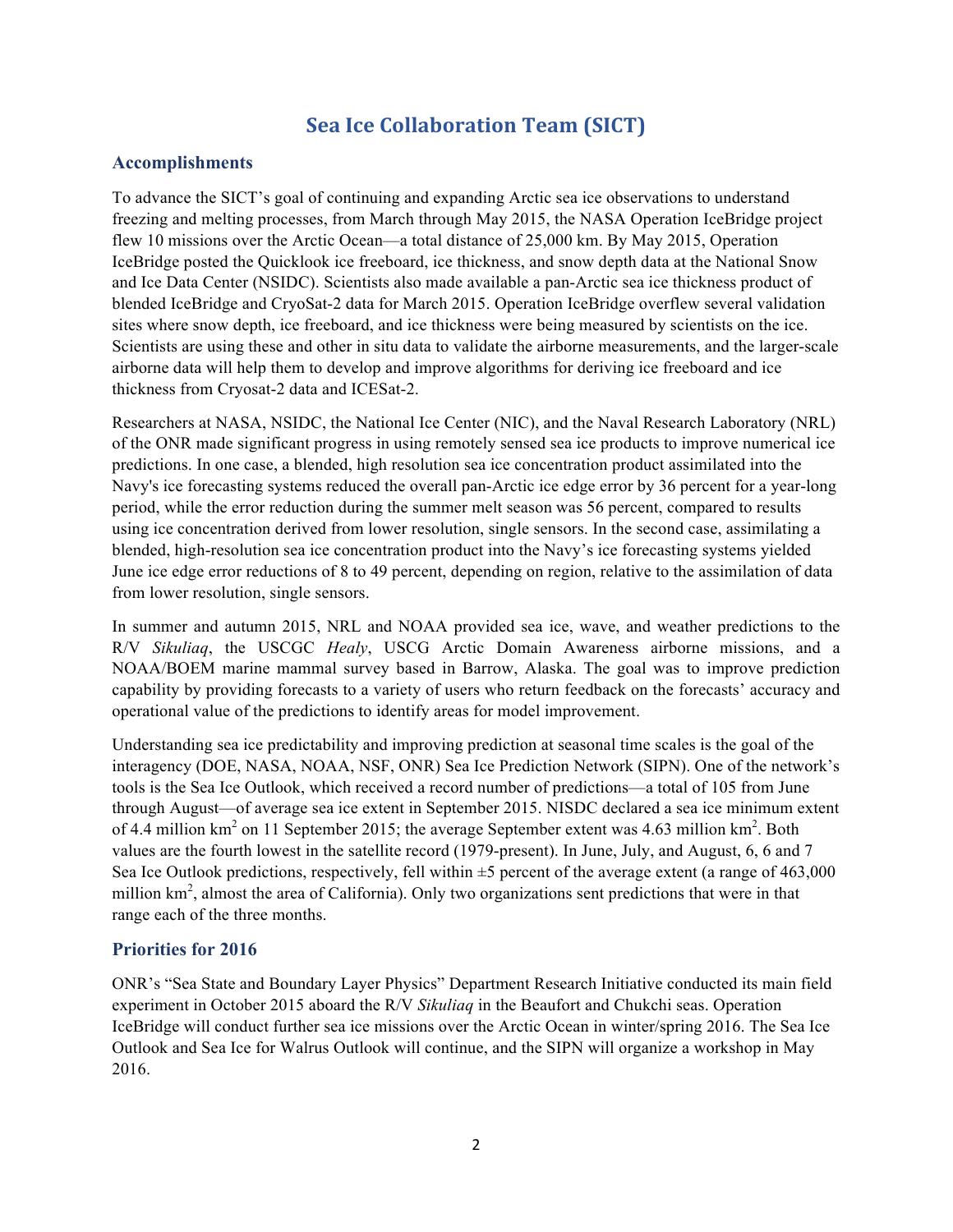# **Distributed Biological Observatory Collaboration Team (DBOCT)**

### **Accomplishments**

The DBOCT completed Year 6 of sampling in DBO/Chukchi regions 1 through 5 and began expanded sampling in new DBO/Beaufort regions 6 to 8. Colleagues from 14 projects representing 6 countries contributed to field sampling efforts. The DBOCT provided a framework to focus and coordinate sampling and analytical efforts that link biological changes to physical drivers in the Arctic. In a key science achievement, researchers could track shifts in benthic community biomass and structure associated with measures of annual sea ice persistence in the five  $DBO/Chukchi$  regions<sup>1</sup>. An important physical oceanographic achievement, through occupation of the DBO region 5 (Barrow Canyon), was the observation of the seasonal freshening and warming of sea water transiting northward on the eastern and surface layers of the Chukchi Sea, with the maximum temperature observed in September. DBOCT members presented these accomplishments at the second DBO Data Workshop, the 2015 Arctic Science Summit Week in Toyama, Japan, and at other national and international venues.

To provide a foundation for data sharing among DBO contributors and collaborators, the team issued [Data Policy and Release Guidelines](http://dbo.eol.ucar.edu/data_policy-dbo.html) and initiated the [DBO Data Archive](https://www.eol.ucar.edu/field_projects/dbo) at the Earth Observing Laboratory, University Corporation for Atmospheric Research. The guidelines are essential for the longterm success of the DBO. To complement the archive, a DBO data workspace was added to the [Alaska](https://workspace.aoos.org/group/23134/projects) [Ocean Observing System website](https://workspace.aoos.org/group/23134/projects). When added to the existing collection of sea ice, sea surface temperature, wind, cloud fraction, and ocean-color images on the NASA [Satellite Data Visualization](http://neptune.gsfc.nasa.gov/csb/index.php?section=270) [Portal](http://neptune.gsfc.nasa.gov/csb/index.php?section=270), new sea surface height and salinity images of the DBO region will enhance available data products.

Internationally, the DBO continues to benefit from organizational support provided by the Pacific Arctic Group (PAG), to include sampling in Russian Arctic waters, via the Russian-American Long Term Census of the Arctic program. Discussions within PAG led to the development of a Canadian DBO region in the Beaufort Sea, as well as an agreement to establish a Pacific Arctic climate ecosystem observatory that will be sampled in concert with DBO activities in the Chukchi Sea. These achievements in international cooperation lay the groundwork for a truly pan-Arctic biological observatory. Discussions are continuing with Canada's ArcticNet program office to include their western Beaufort and Arctic Archipelago time-series lines within the DBO framework, and the Institute of Marine Research (IMR) in Norway is considering DBO lines in the northern Barents Sea as part of their annual ecosystem surveys.

## **Priorities for 2016**

<u> 1989 - Johann Stein, markin film yn y breninn y breninn y breninn y breninn y breninn y breninn y breninn y b</u>

The DBOCT will complete a decadal DBO Implementation Plan. The plan will focus on preparing periodic assessments on the physical and ecological state of the Pacific Arctic marine environment, using, in addition to DBO-generated data, information from projects supported by the NSF, BOEM, NASA, North Pacific Research Board (NPRB), and others. The DBOCT will seek linkages to complementary sampling programs, including transects identified by the Arctic Council Conservation of Arctic Flora and Fauna/Circumpolar Biodiversity Monitoring Program. The updated DBO Implementation Plan will suggest ways to foster connections with existing community based observation networks.

<sup>&</sup>lt;sup>1</sup> Grebmeier et al. 2015. *Progress in Oceanography*; <sup>2</sup>Itoh et al. 2015. *Deep-Sea Research I*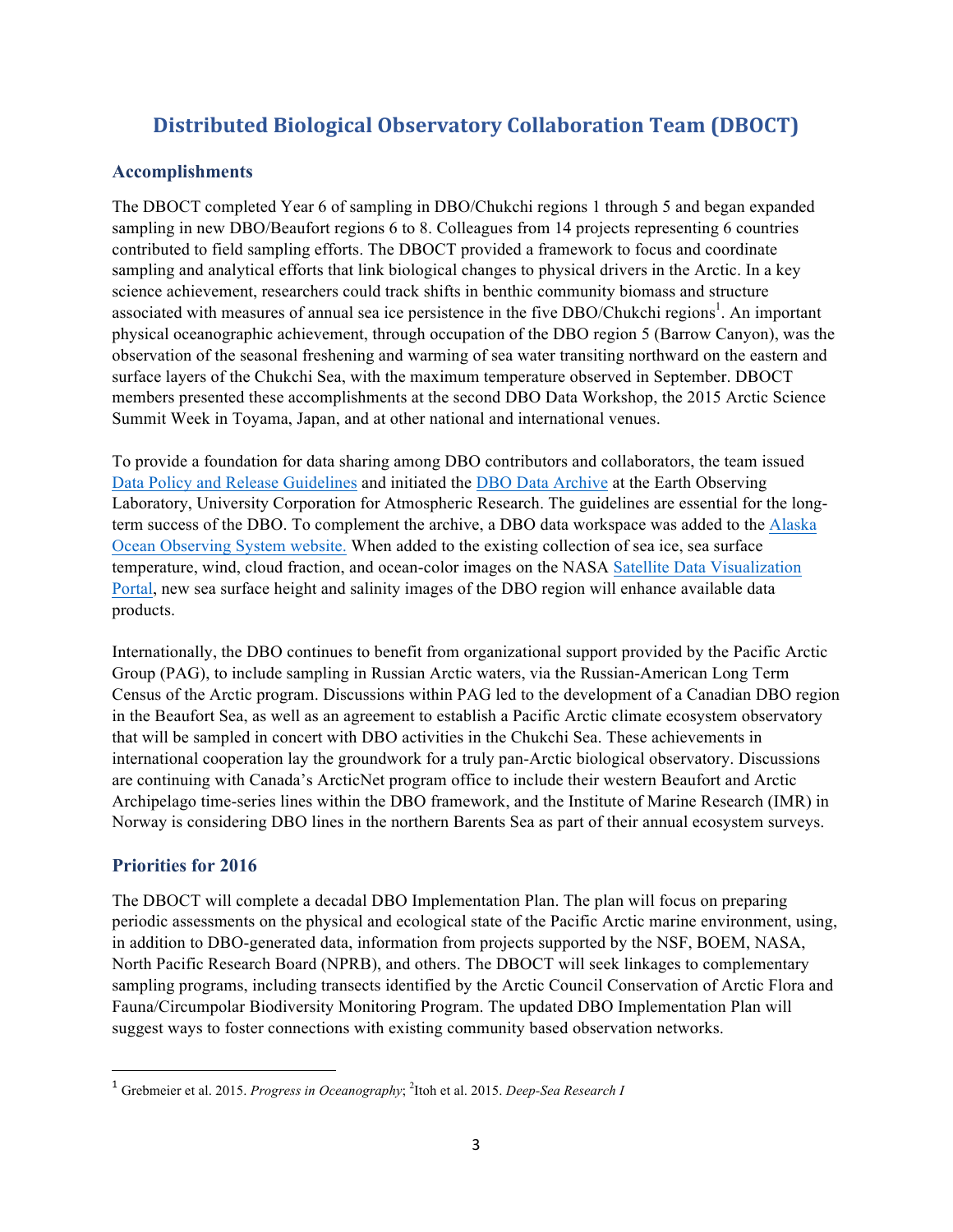# **Chukchi & Beaufort Seas Ecosystem Collaboration Team (CBCT)**

## **Accomplishments**

To capture information on existing research in the Chukchi and Beaufort seas, the CBCT completed several information-gathering activities in 2015. CBCT members created a Gantt chart illustrating the temporal overlap of projects in the Chukchi and Beaufort seas, and also provided a detailed inventory of those projects that includes their degree of relevance to the five priority research themes identified in an earlier document, "Framing Arctic Marine Research Initiatives: A Framework for Coordinated Marine Ecosystem Research in the U.S. Chukchi and Beaufort Seas." The inventory will serve as a source of public information for those interested in opportunities to collaborate or leverage resources.

Research teams launched a number of interdisciplinary marine science programs in the Chukchi and Beaufort seas, due in large part to the activities of the CBCT. A consortia of entities, many of which include Federal and private partners, fund these efforts. The Marine Arctic Ecosystem Study (MARES) led by the Bureau of Ocean Energy Management (BOEM) is centered in the Beaufort Sea and includes international collaborations and public-private partnerships. In partnership with BOEM and the North Slope Borough/Shell Baseline Studies Program, the NPRB issued a call for pre-proposals in May 2015 to initiate an ecosystem program centered in the Chukchi Sea that will include the northern Bering Sea and Bering Strait. The CBCT plays a central role in coordinating the activities of these programs.

The CBCT established a Chukchi/Beaufort Marine Steering Group (CBMSG) to maintain awareness of the direction and progress of ecosystem programs such as MARES. The CBMSG provides advice to the broader CBCT about areas where additional work is needed. It also exposes instances when proposed activities might duplicate ongoing work. The CBCT was informed about existing partnering mechanisms through presentations from the National Oceanographic Partnership Program (NOPP) and the National Fish and Wildlife Foundation during 2015. Different mechanisms and options were discussed after those invited talks.

## **Priorities for 2016**

To complement the discussion initiated by the co-chairs on partnering mechanisms, the CBCT is planning a presentation on the MARES NOPP partnership. Challenges, opportunities, alternatives and lessons learned will be discussed. This presentation will address the entire IARPC community.

Because the team seeks to improve efficiency in planning and using resources (e.g., icebreakers), the CBCT seeks interaction with the newly created IARPC logistics group. In working to improve coordination among ongoing projects, the CBCT hopes to make progress towards meeting the broader milestones of the CBCT.

Improved integration of marine ecosystem research can be achieved through tasking the CBMSG to inform the team about opportunities to direct future investments in areas that address the CBCT members' interests, and facilitating the organization of an information integration conference.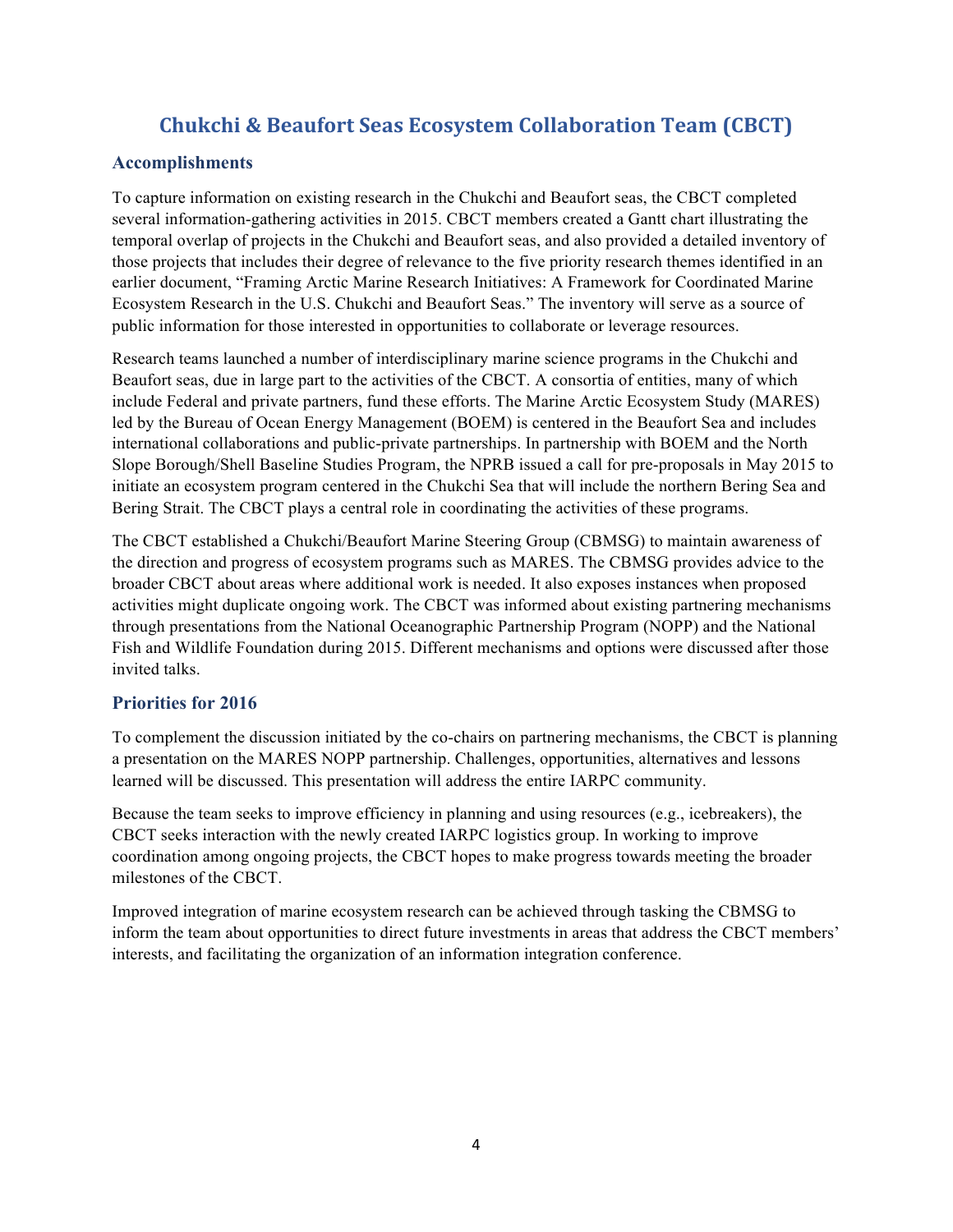# **Glaciers and Fjords Collaboration Team (GFCT)**

#### **Accomplishments**

Organized to enhance interagency collaborations on land ice loss process studies targeting specific dynamic regimes, the GFCT revised one of its milestones during 2015 to encourage discussion on a variety of processes and parameterizations in addition to Earth system models. NASA began a long-term study, Oceans Melting Greenland, which includes modeling and observations of the impacts of warming ocean waters around Greenland and the degrading ice sheet. NSF initiated a related study of historical data analyses and modeling of the warming oceans around Greenland, as well as an observational and modeling study of plume dynamics in an Alaskan fjord where fjord waters meet a glacier face. With NASA funding, researchers collected side-looking multi-beam echo sounding observations of fjord bathymetry and submerged ice faces of three west Greenland glaciers. The data reveal cavities undercutting the base of the calving faces at sites of subglacial water discharge predicted by a hydrological model. These observations are consistent with models of ice melt in which this discharge transports warm Atlantic waters to the ice faces.

An NSF-funded paleo-study of Petermann Glacier, involving scientists from the United States, Canada, Denmark, Sweden, and the United Kingdom, completed its planned field work based from the R/V *Oden* in September. The Community Earth System Model (CESM) Land Ice Working Group continues to manage collaboration between agencies and academic scientists to develop a community ice sheet model, which incorporates the results of recent process studies, for use in Earth system models. The ice sheet model, CISM 2.0, was publicly released on GitH[ub](https://github.com/cism/cism) in October 2014.

The International Greenland Ice Sheet-Ocean Interactions (GRISO) Network, a self-organized, international, open network of scientists, grew out of the U.S. Climate Variability and Predictability (CLIVAR) working group. GRISO's goals are often commensurate with those of the Study of Environmental Arctic Change (SEARCH) Land-Ice Action Team and GRISO maintains close coordination with that team. The June 2013 U.S. CLIVAR workshop recommended a planning strategy for obtaining long-term time series of critical in situ glaciological, oceanographic, and atmospheric parameters to provide information on the time-evolving relationships between different climate forcings and the glacier flow, called the Greenland Ice-Ocean Observing System (GrIOOS). To further advance discussions regarding the design and implementation of a GrIOOS, the SEARCH Land-Ice Action Team will meet in San Francisco on 12 and 13 December 2015. These activities complete the milestones assigned to the GFCT.

### **Priorities for 2016**

Participation in the GFCT monthly meeting will increase largely through broadened inclusion of members from the non-Federal scientific community. Long-term monitoring of the Greenland ice sheet and its glaciers will continue through NASA's Operation IceBridge. The glacier-fjord collaboration team will endeavor to expand its international linkages both directly and through synergies with the newly formed SEARCH Land Ice/Sea Level Rise Action Team and the expanding activities of the GrIOOS working group. Interagency discussions will continue to look for collaborative opportunities when budgets permit.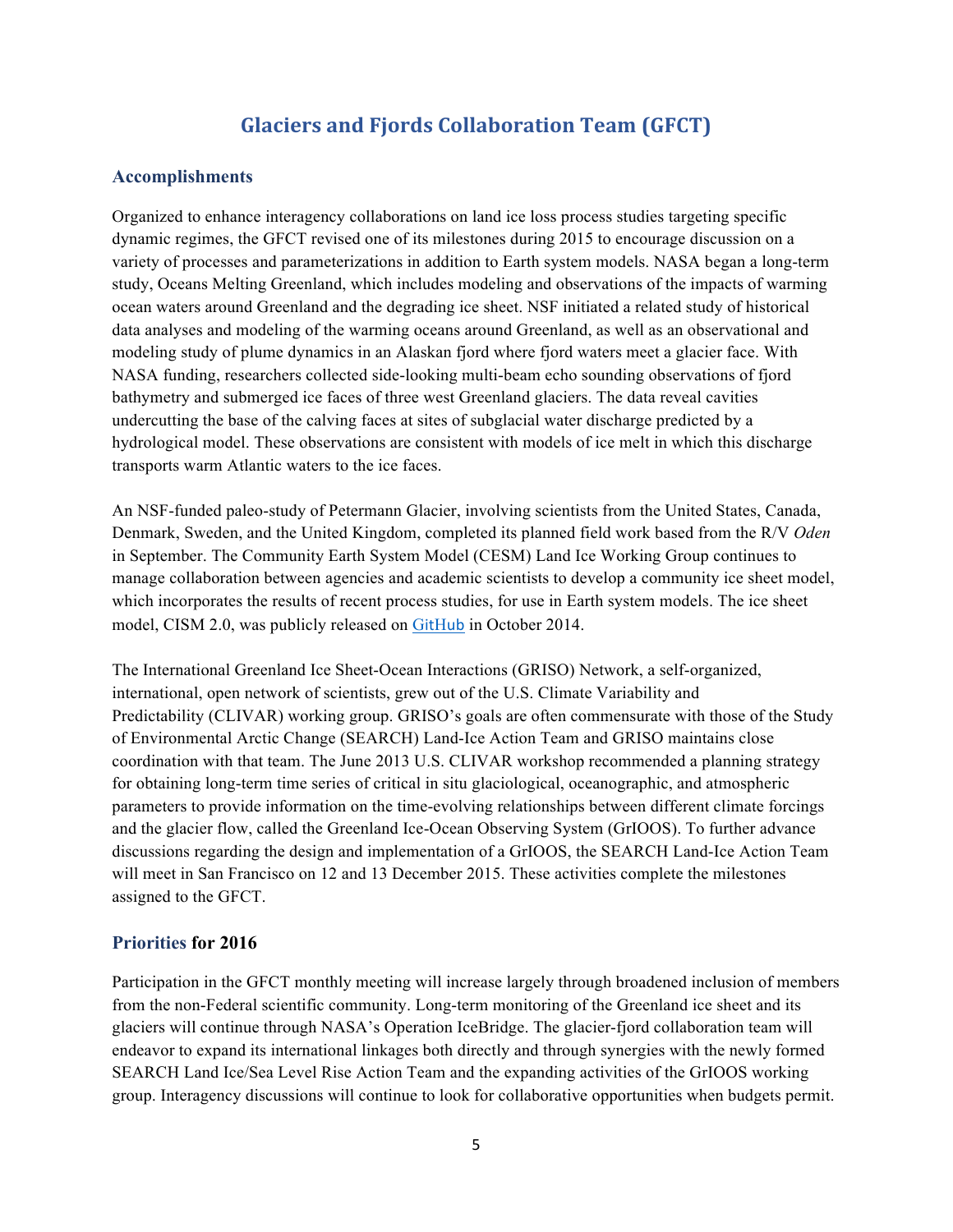# **Terrestrial Ecosystems Collaboration Team (TECT)**

## **Accomplishments**

To better assess the impacts of climate change on Arctic terrestrial ecosystems, the TECT completed two milestones, initiated three, and made significant progress on the remainder.

To enhance potential future coordinated approaches to understanding ecosystem changes in the Arctic, TECT reviewed and summarized 6 administrative, cross-agency and inter-disciplinary documents. These included "The Arctic in the Anthropocene: Emerging Research Questions," and "Collaborative Opportunities," developed by the Alaska Climate Change Executive Round-Table (ACCER). The TECT review is available for comment and updates on the member side of the IARPC Collaborations [website](http://www.iarpccollaborations.org).

The TECT completed an assessment of existing tools and methods for measuring and mapping the effects of cryosphere changes on Arctic ecosystems and communities, and posted it to the member side of the IARPC Collaborations [website](http://www.iarpccollaborations.org). The spreadsheet includes legacy deep borehole permafrost temperatures and long-term climate (site) data, water related databases, information on terrestrial components, remote sensing imagery, coastal erosion, and geochemical and geophysical surveys.

Due to the importance of the boreal region in providing fresh water and organic inputs to the Arctic Ocean, two new milestones were created to address the completion of a circumboreal vegetation map. The map will provide baseline ecological documentation of boreal watersheds. The TECT added a third milestone to address a pan-Arctic analysis of permafrost dominated Arctic and boreal regions. This milestone will increase our understanding of the magnitude and distribution of permafrost carbon stores, and to identify areas of permafrost that are potentially most vulnerable to carbon loss with continued warming.

### **Priorities for 2016**

The TECT will continue to finalize metadata standards for data archiving and to acquire elevation data through the cooperative actions of State and Federal agencies.

The team also will continue to advocate for use of traditional knowledge in ecosystem and climate science, a challenging milestone since traditional knowledge is often proprietary for local inhabitants. The TECT created a proposed process model and initiated discussions to involve six of the IARPC collaboration teams: Terrestrial Ecosystems, Arctic Data, Modeling, Arctic Observing, Arctic Communities, and Chukchi-Beaufort Seas. Discussions will continue, and researchers will focus on past and contemporary knowledge and patterns of use.

The TECT will coordinate with the Permafrost Carbon Network (PCN) to conduct a pan-Arctic assessment that will identify gaps in our understanding of the magnitude and distribution of permafrost carbon stores, and identify permafrost areas potentially most vulnerable to continued warming. The PCN synthesizes and links existing research about permafrost carbon and climate in a format that can be assimilated by biospheric and climate models and that will contribute to future assessments of the Intergovernmental Panel on Climate Change.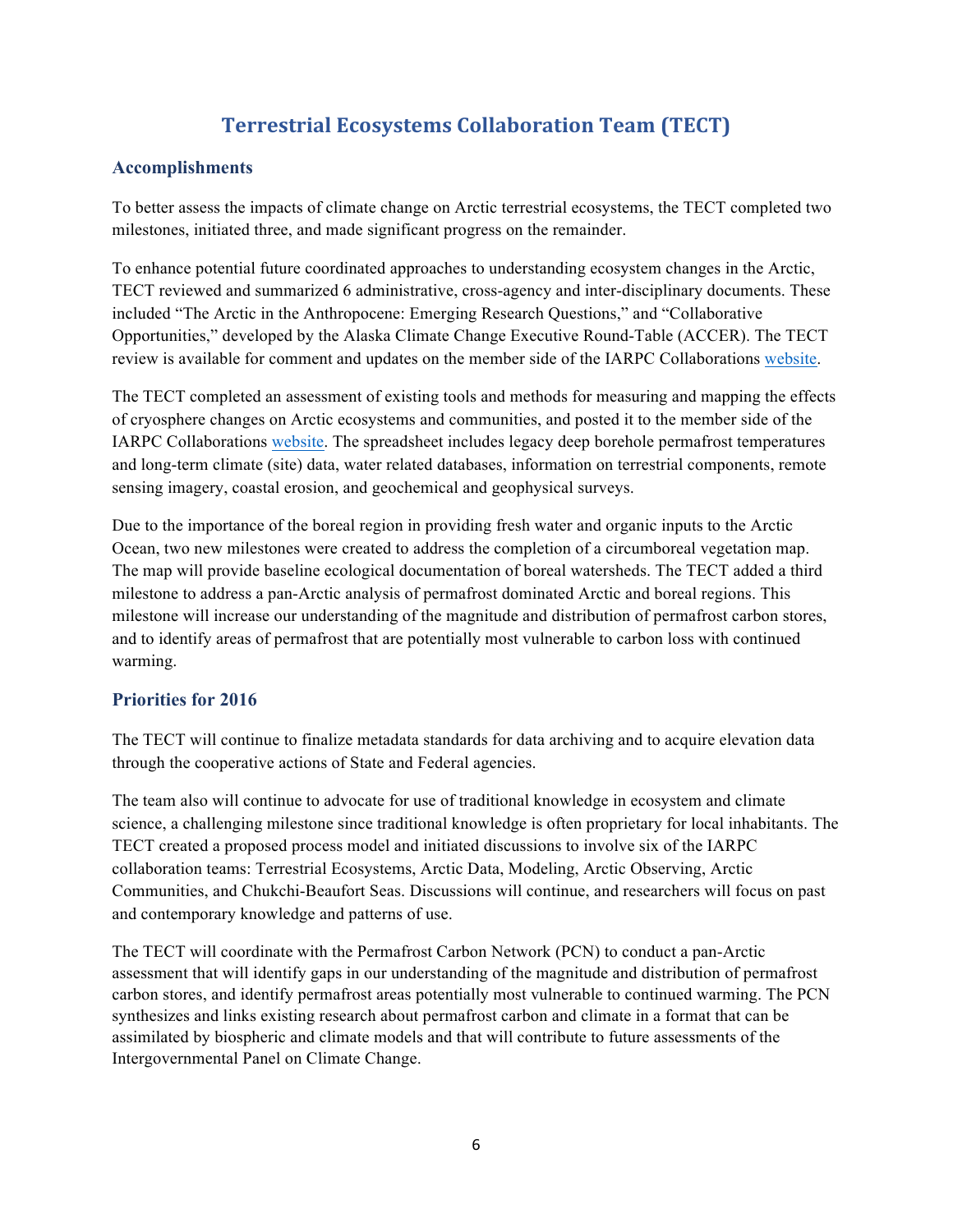# **Wildfires Collaboration Team (WCT)**

## **Accomplishments**

The WCT built on previous analysis, focusing on promoting research that fills in knowledge gaps in Arctic fire science. The team held eight meetings, some of which featured webinars. Laura Bourgeau-Chavez, Ph.D., Michigan Tech Research Institute and Arctic-Boreal Vulnerability Experiment (ABoVE) scientist, presented "Remote Sensing of Subsurface Organic Moisture: State of the Science, Sensors, Potential Application to Fire Danger Index Validation." Later in the year, USGS Alaska Science Center scientist Rachel Loehman led discussion on the state of knowledge of wildfire emissions in tundra and northern boreal forests. WCT's milestone progress included the Bureau of Land Management funding a graduate student to study wildfire impacts to indigenous Arctic communities under University of Alaska, Fairbanks' (UAF) Resilience and Adaptation Program.

WCT added a new milestone to convene an international, interdisciplinary workshop with remote sensing scientists, ecologists, hydrologists, agency fire managers, and decision-makers discussing new opportunities to use remote sensing in boreal/Arctic wildfire management and science. Members of the WCT, with other subject matter experts and lead Alison York from the Alaska Fire Science Consortium (AFSC), developed a proposal for NASA's Applied Science Program to seek workshop support. One webinar was co-hosted with AFSC: "The Climate Has Changed, Have We? Reflections on 50 Years of Fire Management in Alaska."

In August 2015, NASA selected 21 proposals for the initial research investigations to begin the ABoVE field campaign—a large-scale study of ecosystem responses to environmental change in western North America's Arctic and boreal region and the implications for social-ecological systems. Several of the selected proposals focus on topics related to wildfires. In the coming year, this program should begin contributing to progress in achieving several WCT milestones.

## **Priorities for 2016**

The WCT will continue a focus on remote sensing of fires and fire effects in high latitudes and their potential management application as well as modeling efforts to understand climate-fire forcings and their effect on communities and fire management in the North.

If funded, the "Opportunities to Apply Remote Sensing in Boreal/Arctic Wildfire Management and Science Workshop" will be held 9-10 March 2016 at UAF in association with Arctic Science Summit Week.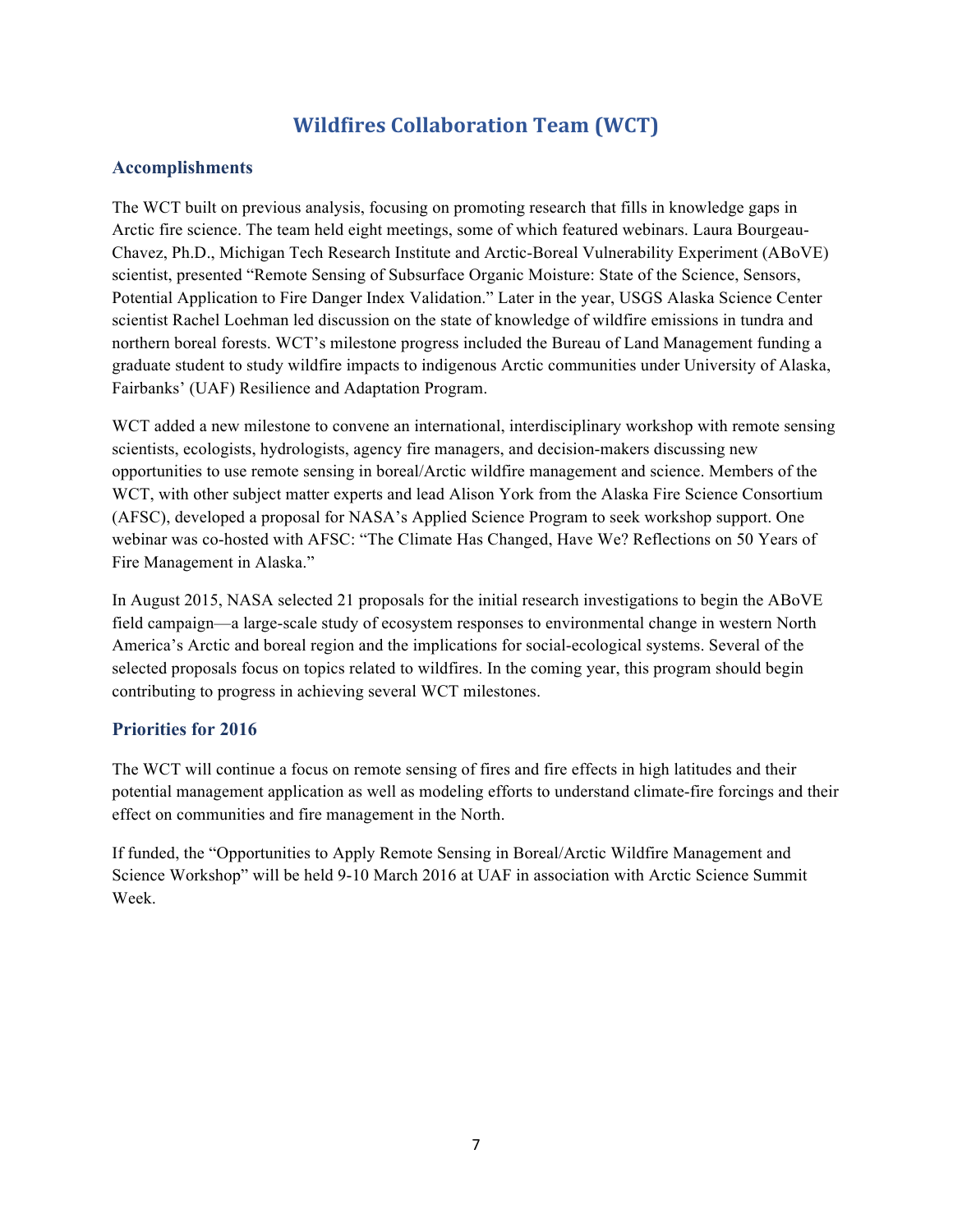# **Atmosphere Collaboration Team (ACT)**

### **Accomplishments**

The Arctic Monitoring and Assessment Program (AMAP) recently completed its "[Summary for Policy](http://www.amap.no/documents/doc/summary-for-policy-makers-arctic-climate-issues-2015/1196)[makers: Arctic Climate Issues 2015](http://www.amap.no/documents/doc/summary-for-policy-makers-arctic-climate-issues-2015/1196)," which presents the policy-relevant findings of the AMAP 2015 assessments of short-lived climate forcers (SLCF). Efforts involved new observations and modeling to enlighten the processes by which SLCFs affect Arctic warming, enabling mitigation through policy.

Scientists sampled the Arctic atmosphere during ground and airborne campaigns. DOE's Airborne Carbon Measurements Experiment (ACME) provided transects and vertical profiles of gases, aerosol, cloud, and atmospheric state properties on Alaska's North Slope. DOE also sponsored a campaign to test unoccupied aircraft systems (UAS) platforms. The DOE Atmospheric Radiation Measurement (ARM) facility completed a second year of a long-term deployment of its Oliktok Point, Alaska facility, which complements the Barrow-based DOE/ARM and NOAA observatories to capture the range of variability along the North Slope. The Oliktok Point site also provides FAA-approved special-use airspace so flights with manned or unmanned aerial systems can probe the over ocean atmosphere away from the coast. The DOE has funded an Oliktok Point Site science team to conduct relevant research using these and new measurement approaches.

A workshop sponsored by the International Arctic Science Committee (IASC) with support from NOAA focused on the joint observation-modeling issues of understanding the changing composition of the Arctic atmosphere, with an emphasis on identifying the collaborative efforts required to improve critical knowledge in the decade ahead. This group has developed into an initiative called the air Pollution in the Arctic: Climate, Environment and Societies ([aPACES\)](http://www.igacproject.org/PACES) under the auspices of the International Global Atmospheric Chemistry project. This initiative pursues semi-routine vertical profiling in the Arctic atmosphere using UAS. To this end, NOAA has developed several miniaturized ozone and aerosol sampling instruments for UAS.

Through the NSF-supported International Arctic Systems for Observing the Atmosphere (IASOA) radiation working group, scientists developed multi-year datasets of radiation and cloud radiative forcing at Summit Station, Greenland to evaluate the European Center for Medium-Range Weather Forecasting Reanalysis-Interim performance and NCAR's Cloud Earth System Model cloud parameterizations. The IASOA aerosol working group added new products to the World Data Center for aerosols and has also developed a pan-Arctic correction scheme for consistent processing of seven aethalometers. The FAA continues to develop its climate tools to study aviation effects on global and regional climate, including the Arctic.

### **Priorities for 2016**

The ACT will synthesize observations and models for evaluations and cooperation with the newly formed IARPC Systematic Improvements to Reanalyses of the Arctic (SIRTA) working group, and advance aerosol-cloud interaction efforts and observational needs assessments for methane, aerosol, cloud, and atmospheric state properties to provide the spatial and temporal coverage needed to address the most pressing questions regarding the drivers of change in the Arctic.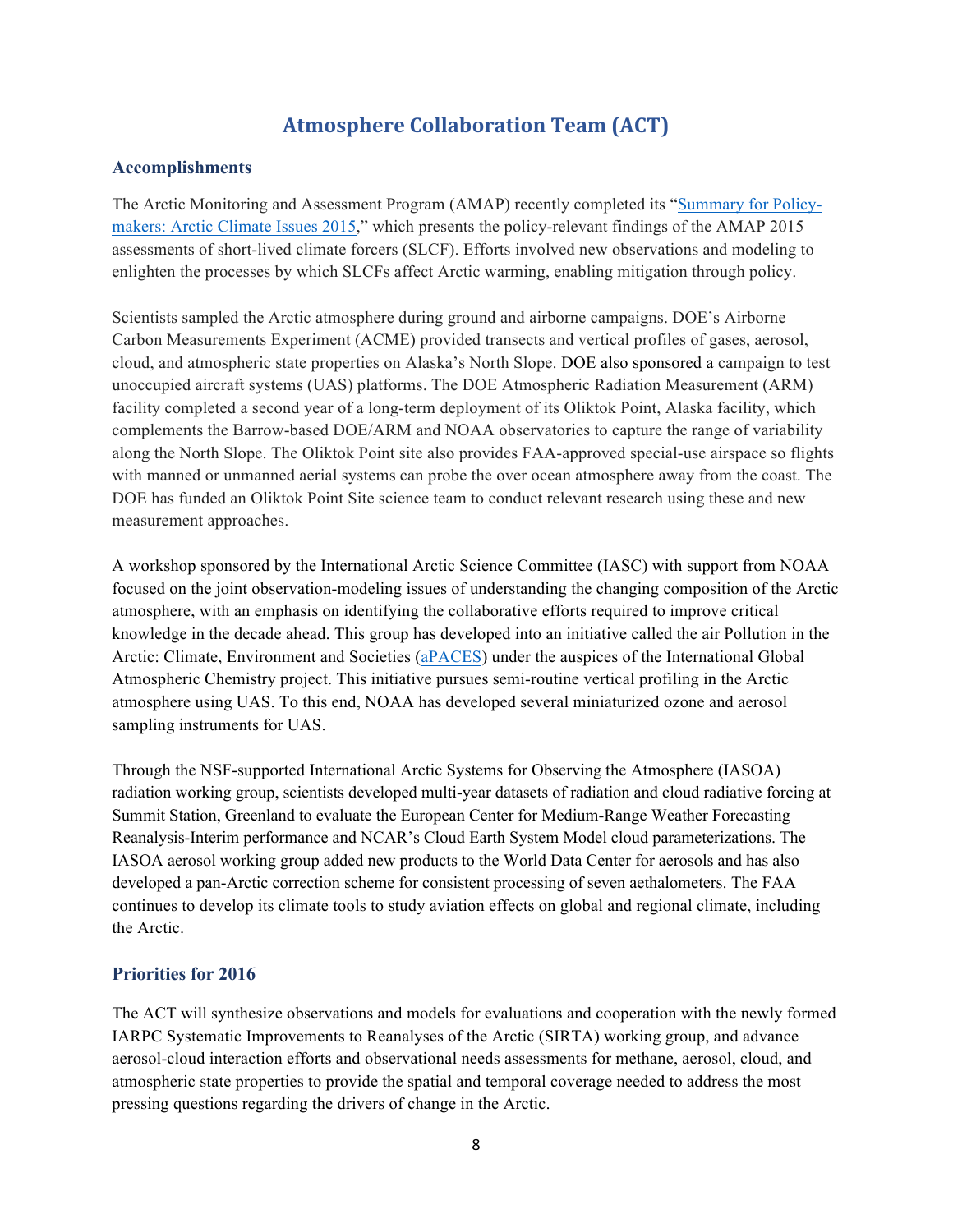# **Arctic Observing Systems Collaboration Team (AOSCT)**

#### **2015 Accomplishments**

The AOSCT was on hiatus between March and August due to a changeover in agency observing program management. The team reviewed best practices for observing programs and projects that have made progress on sustaining observations or integrating observations in innovative ways. Programs included the Portal for the Arctic Adaption Exchange of the Arctic Council's Sustainable Development Working Group (SDWG), which maps community identified indices onto existing observational resources. The team also reviewed Alaska's Terrestrial Ecosystem Observing Network (TEON) effort to coordinate the design and implementation of a terrestrial environmental monitoring network in northern Alaska, intended to detect and forecast effects of a changing climate, hydrology, and permafrost regime on wildlife, habitat, and infrastructure in northern Alaska. The latter discussion highlighted those aspects of observing network development that can fall through institutional cracks between agencies. In particular, a patchwork of meteorological stations on the North Slope of Alaska maintained by plural agencies was identified as a valuable resource for TEON work, though harmonizing the stations for greater network value falls outside of the responsibility of any agency.

The AOSCT team also focused on developing a pilot "Arctic Observing Assessment" (AOA), led and funded by NSF as a contribution to the joint goals of the IARPC and Sustaining Arctic Observing Networks (SAON). Accessible through the [Arctic Hub](https://www.arctichub.net/arctic-observing-assessment), the AOA maps relationships between societally significant observing priorities, as defined by northern residents and other stakeholders, to the observing and knowledge resources (or lack thereof) that help them to address those priorities. The AOSCT reviewed initial feedback on the priority areas and also provided information about available products and observations.

[Belmont Forum Arctic Observing and Research for Sustainability](http://www.belmontforum.org/cra-2014-arctic-observing-and-research-sustainability) awards were made by NSF and BOEM in partnership with international funding agencies. Research teams include a breadth of stakeholders, including indigenous communities, local governments, industry, and nongovernmental organizations.

When the AOSCT reconvened under new leadership in August, initial meetings focused on Community Based Observing (CBO) in response to Arctic Executive Steering Committee (AESC) interests in promoting best practices for these networks and enhancing their application, where appropriate, throughout Arctic communities. Through the AESC interests, the AOSCT developed a framework document to guide white paper inputs towards the 2016 Arctic Observing Summit (AOS) in Fairbanks, AK. At this meeting, CBO will be a focus.

### **Priorities for 2016**

The AOSCT will continue to serve as a forum for community engagement and preparation for the AOS. In addition, the Arctic Observing Open Science Meeting (AOOSM) will have ongoing support to develop results and recommendations from their November 2015 meeting. Supporting on-going dialog across CBO groups, in particular communicating best practices, will also remain important. The challenge of developing a true cross-agency vision for an AON will remain part of the evolving conversation. AOSCT will endeavor to identify agency champions to assume leadership on promoting cross-agency observing system harmonization similar to those identified by TEON.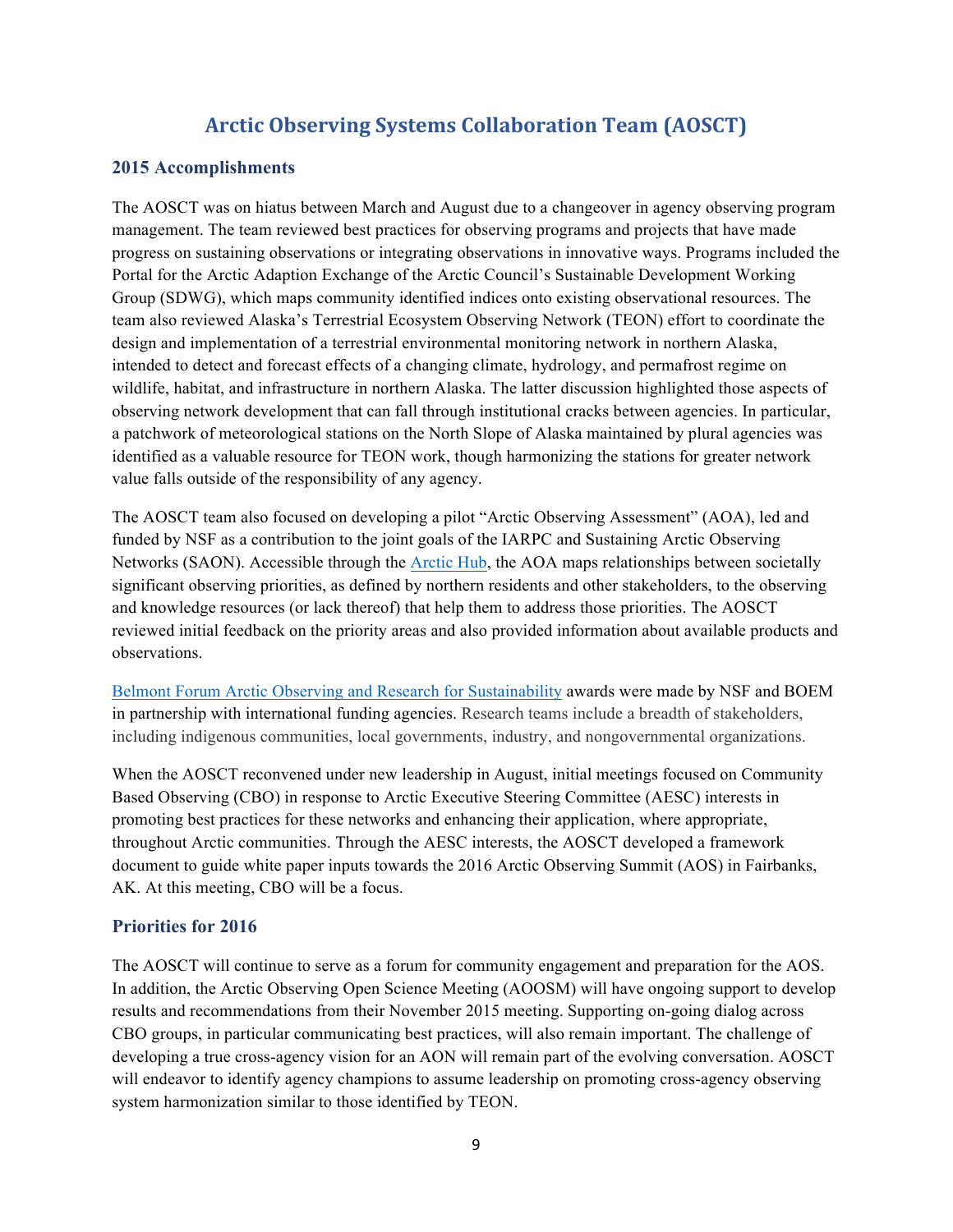# **Arctic Data Collaboration Team (ADCT)**

## **Accomplishments in 2015**

The ADCT is unique for several reasons. It was the last IARPC collaboration team to convene, and as a result has had just seven meetings, of which the first four were open only to Federal members. Additionally, while some teams started with many, the ADCT had only a single milestone. The Federal only meetings focused on defining what the team could accomplish together, assembling an inventory of Federal Arctic data activities identifying more than 20 activities and investments among 8 agencies.

The ADCT identified the Alaska Data Integration working group (ADIwg) as a core activity. Two large NSF-funded data activities, Advanced Cooperative Arctic Data and Information Service and Polar Data Coordination Network, also were of interest, as they will help ADCT explore how large data activities can be leveraged with other agency investments and non-Federal activities. Stan Smith of USGS reported on the completion of a releasable version of the "ISO Metadata Developer's Toolkit" and Peter Pulsifer of the NSIDC provided a brief on the current status of progress on the development of an international polar data coordination network. Both of these activities support ADCT milestones.

In April, the ADCT began evaluating the milestones for clarification, identifying Federal and non-Federal activities to leverage in the near-, mid-, and long-term. One such activity was to assist the Office of Science and Technology Policy in establishing the new Arctic theme within the Climate Data Initiative and Climate Resilience Toolkit resources. IARPC teams provided input to the Arctic theme and subthemes, created the theme narrative, provided subject matter experts to review narrative content, identified initial new Arctic data set content, provided preliminary review of candidate data content, and recommended new toolkit content. The theme was successfully introduced at the end of August 2015.

### **Priorities for 2016**

Now open to non-Federal collaborators, the ADCT will identify a co-lead from a non-Federal organization and will continue to serve as a forum for data collaborative engagement and building trust among the communities of data providers and users. The ADCT plans to expand the current inventory list of Arctic data sources, assess the lessons learned from current ongoing collaborative projects, and engage in activities such as the Climate Data Initiative and the Climate Resilience Toolkit. In addition, the ADCT will assess several approaches to data management and sharing to identify a set of priorities and strategies. These include the need to improve data sharing, make use of existing resources, and improve sustainable engagement by stakeholders.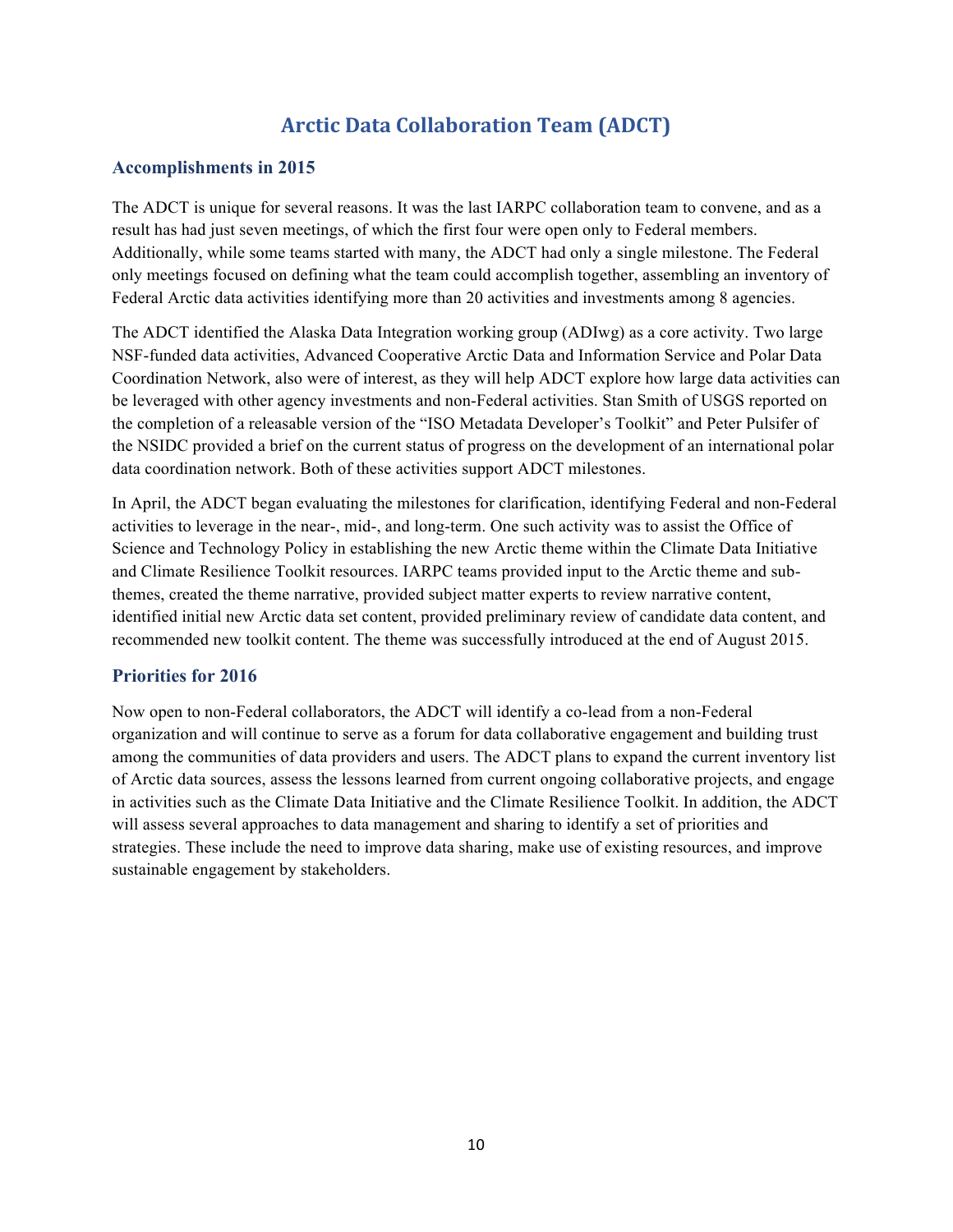# **Modeling Collaboration Team (MCT)**

### **2015 Accomplishments**

Modeling provides two important benefits to scientific research and decision making: it allows the community to capture and evaluate the state of the art in understanding processes and interrelationships, and it provides a mechanism by which current understanding can be used to project future states. As such, modeling crosscuts most topics in IARPC's 5-year plan; as a result, the MCT defined over 25 milestones to improve understanding of regional Arctic climate. In addition to focusing on next-generation models for the Arctic, the MCT contributed significantly to integrating models and observations.

MCT activities contributed to improving individual model components for ice sheets, sea ice, and permafrost. For example, new parameterizations for melt ponds, ice hydrology, and ridging were included in sea ice models. Other examples include the recent efforts in several modeling centers to develop and couple ice sheet models in the global and regional models.

As an example of interagency coordination in Arctic modeling, agencies invested in improvements to the coupled Regional Arctic System Model (RASM). With funding from DOE, ONR, and NSF, RASM, grantees worked on complementary goals that enhance Arctic system understanding holistically.

The MCT identified recent dedicated field campaigns that inform modeling efforts by enhancing knowledge of Arctic processes. PRN and Next-Generation Ecosystem Experiments-Arctic focus on permafrost, to synthesize and link existing research about permafrost carbon and climate in a format that can be assimilated by biospheric and climate models. NASA's ABoVE links field-based, process-level studies with geospatial data products derived from remote sensors to improve the analysis and modeling capabilities needed to understand and predict Arctic ecosystem responses and societal implications.

Further, recent model inter-comparisons have helped to identify improvements in modeling high-priority Arctic processes. The inter-comparison effort for ice sheets (ISMIP6) focuses on evaluating ice sheet models in a common framework. The POLARCAT Model Intercomparison Project evaluated the capability of global and regional atmospheric chemistry and transport models to simulate the chemistry and composition of the Arctic atmosphere. Finally, the SIPN continually analyzes model predictions of sea ice against the observed extent to inform the need for improved processes.

Finally, MCT members organized a session for the fall 2015 AGU meeting titled "Advancing Science of the Arctic System: Exploring the Past and Present to Predict the Future."

## **Priorities for 2016**

The MCT will implement a restructuring of the current milestones, and work to further integrate Arctic modeling activities and progress across the Federal agencies. Recent workshop results and discussion points to a growing need to coordinate our assessment of Arctic system modeling to better understand the sensitivities of these models and improve the representation of coupled processes that are critical to the emerging Arctic environment.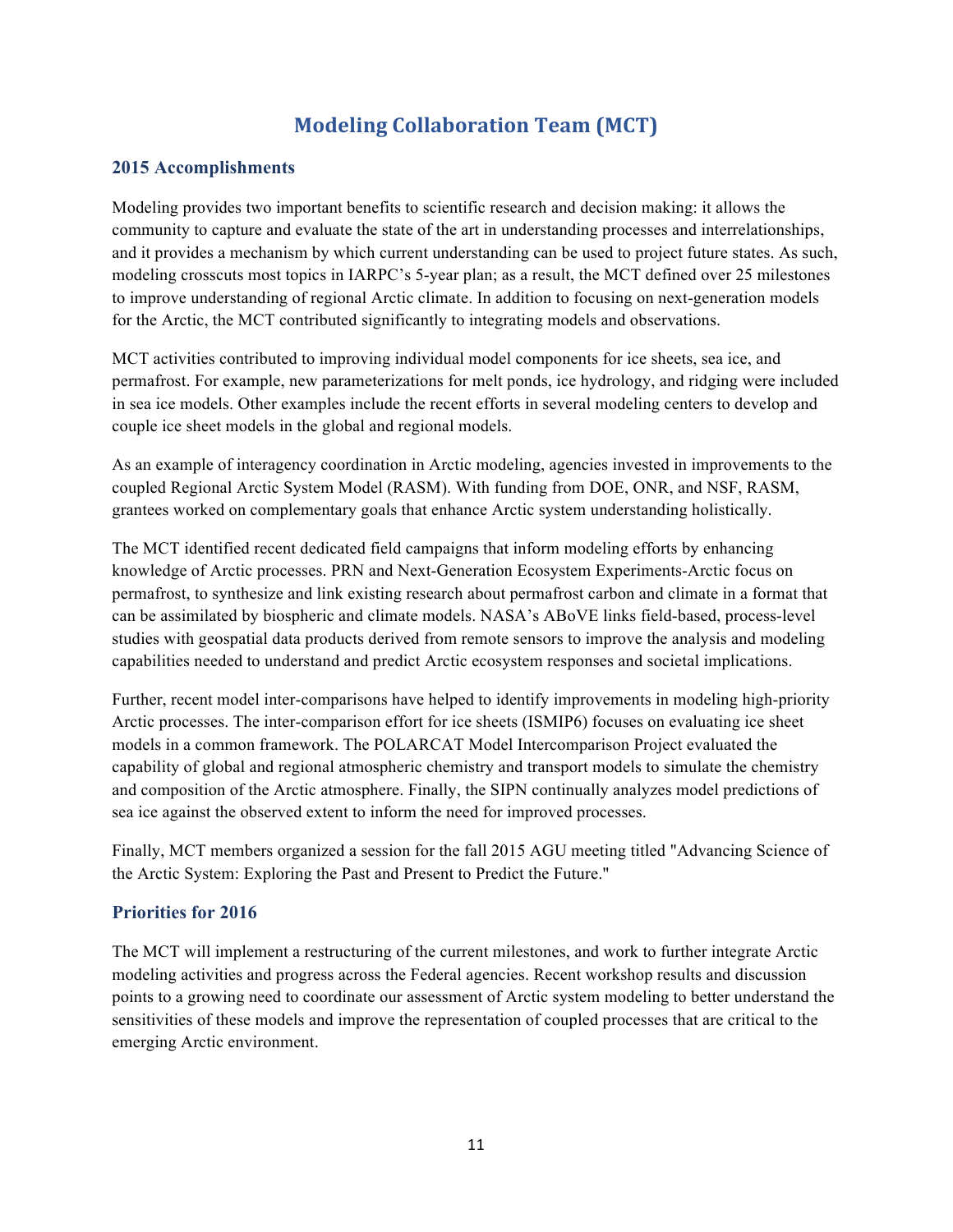# **Arctic Communities Collaboration Team (ACCT)**

#### **2015 Accomplishments**

The ACCT goal of encouraging research on the impact of warming climate on communities and ecosystem services advanced along many fronts in 2015. Per its imperative, the ACCT focused on information sharing and outreach, primarily in Alaska, rather than initiating or coordinating research. ACCT members presented work at several Arctic conferences.

To support the establishment of observing networks, BOEM initiated a social indicators project in coastal Alaska, and NSF funded "Arctic-FROST," an international, interdisciplinary research network aimed at improving health, human development and well-being while conserving ecosystem structures, functions and resources. ACCT identified projects and indigenous local observers for environmental observation and for data record preservation projects. The TECT will address incorporating indigenous knowledge and observing into monitoring environmental parameters.

Vulnerability research advanced with projects on social indicators for rural Alaska, and studies of how the social sciences inform decision-making. NASA's ABoVE program began studying ecosystem and societal vulnerability and resilience to the changing Arctic. Several Arctic Science, Engineering, and Education for Sustainability programs continued with support from BOEM, EPA, NSF, and USGS.

ACCT's food security work included a North Slope Borough subsistence mapping project and an ICC-Alaska report in collaboration with TECT. Further, Smithsonian research on the history, timing, and causes of animal "crashes" among major subsistence species advanced knowledge as well.

To help preserve indigenous language and heritage, ACCT sponsored a webinar on indigenous Arctic language status and practical steps to encourage use and continuity. The inauguration of the U.S. Arctic Council chairmanship provided an opportunity for IARPC demonstrations of Arctic vitality at the Smithsonian's Arctic Spring Festival in May; several native language programs were featured together with cultural and natural history programs, exhibits, performances, and films. The Alaska State Indigenous Language bill (HB 216) led to efforts to monitor language status and recommend policy. The Smithsonian's "Recovering Voices" programs featured Alaskan topics, and new research on links between oral history, language, archaeology, and climate change were the subject of an NSF-funded Smithsonian research program in Yakutat Bay. The Smithsonian also published a 20th century history of Chukotka. The Arctic Council has also initiated its own Arctic Languages Vitality Project.

The NPS, NSF, Smithsonian, and other agencies have issued publications and new heritage and language programs. However, the bulk of this work is being carried out by or in collaboration with Native organizations, universities, nongovernmental organizations, and others.

### **Priorities for 2016**

Future ACCT activities will expand collaborations with the Arctic Observing and Health teams, and pursue initiatives linked to U.S. Arctic Council chair priorities.